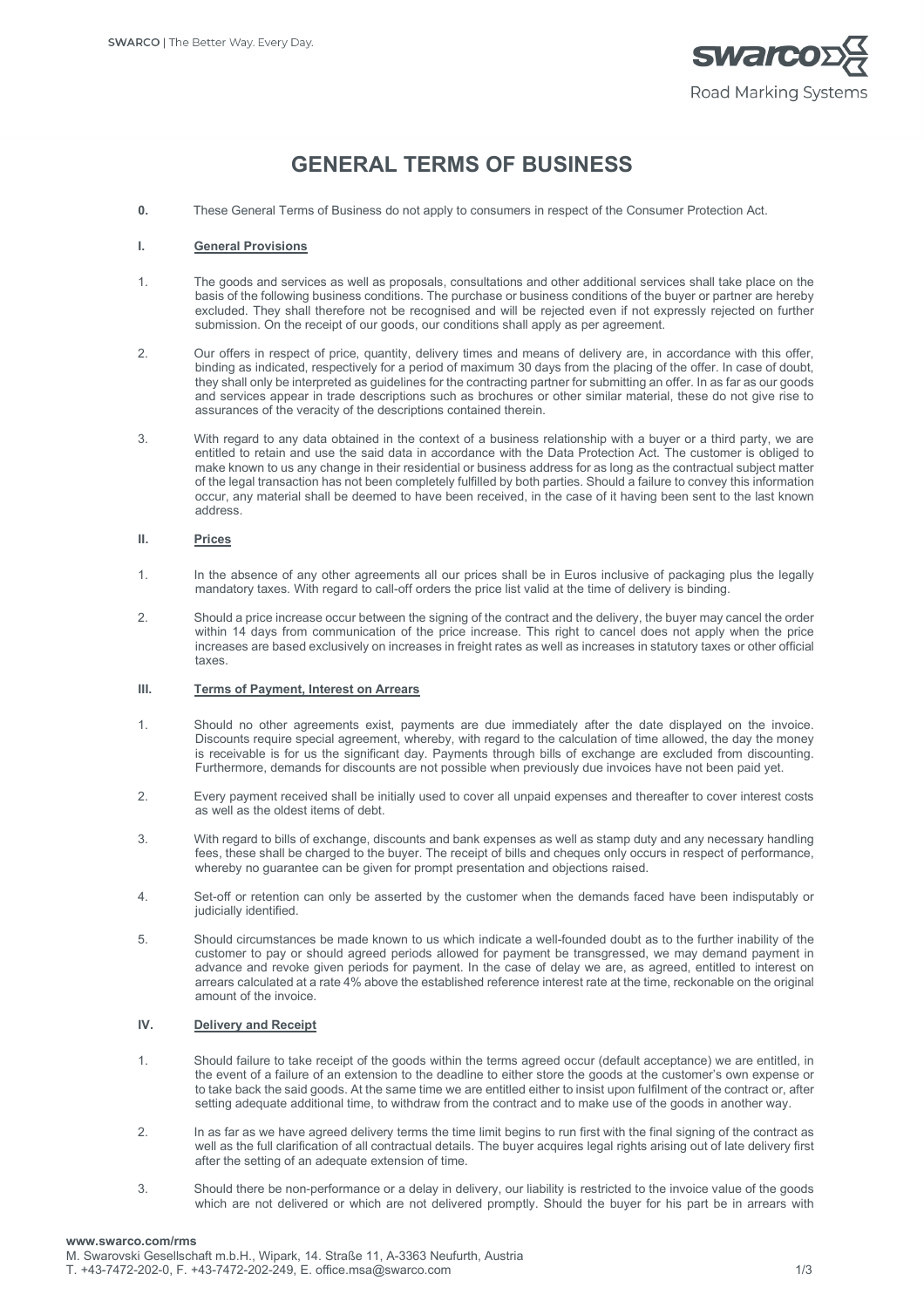

payments falling due or because of the fulfilment of other contractual duties, our delivery deadlines will be suspended.

4. The interruption of operations, late deliveries or failures on the part of our suppliers, also lack of raw materials, power or labour, strikes, lock-outs, difficulties in obtaining means of transport, unexpected traffic disruptions, official acts or other circumstances beyond our control, exempt us for the duration of the disruptions, in respect of the entire effects, from the obligation of delivery and reception. Should we, through no fault of our own and for important reasons, not be in a position to deliver at the latest one month after the delivery time, we shall be entitled to withdraw from the contract.

## **V. Dispatch**

- 1. The dispatch of our goods takes place, in the absence of any other agreements, completely at the cost and risk of the buyer. Should no particular agreements have been reached with regard to the means of dispatch and the dispatch route, these shall be determined in accordance with our business practises. If possible, the delivery of ordered goods shall be effected in one consignment, otherwise, in accordance with our business practises, partial delivery may be undertaken. If the dispatch cannot take place for reasons which are not our responsibility, risk liability passes to the customer from the date of dispatch-readiness.
- 2. In principle, no special transport insurance is taken out in respect of the dispatch of goods. However, insurance coverage can be arranged at the request and expense of the customer.

## **VI. Warranty**

- 1. The customer shall immediately undertake an examination of the delivered goods in respect of quality, characteristics and purpose of use. If necessary, the customer shall carry out a trial processing procedure. Failure to do so, does not give rise to any liability on our part.
- 2. As the products may be used and processed in differing ways, any recommendations issued by ourselves in respect of the said use and processing shall only be considered to be general guidelines. Details on consumption for certain purposes correspond only to an average empirical value.
- 3. The customer shall report any complaints with regard to quality and/or quantity within 14 days after the date of delivery, including details of the order date, invoice number, dispatch number, and batch number. Obvious defects shall be reported within 14 days, hidden defects immediately on discovery or at the latest six months after the delivery of the goods.
- 4. With regard to Notices of Defects, rendered in accordance with the regulations and which are justifiable, a discount, repair, exchange or return of the goods with a reimbursement of the purchase price shall be provided. The appropriate option shall be selected by ourselves according to our commercial practises.
- 5. Customer claims for compensation for damages arising from defective goods or for a violation of collateral obligations are excluded in as far as this is permitted by law. In particular, liability is excluded in relation to simple negligence. Furthermore, no liability for damages (consequential loss) arises from the practical use or application of the company's goods. Whilst the company complies with proof of quality assurance standards according to DIN, ISO 9001, 9002 ,9003, ÖNORM, EN regulations or other special regulations, attention should be brought to bear on the fact that a standardised QA system cannot exist and therefore no liability can arise in relation to the use of our goods. In particular, there is no liability in respect of damage to third parties (property or injury to the person).

# **VII. Retention property rights and preventive retention of goods**

- 1. The title in goods supplied under this contract shall not pass to the customer until they have been paid in full but shall remain the sole property of M. Swarovski Gesellschaft m.b.H.. Property also includes newly created products obtained through the processing of reserved goods. Should any goods be legally transferred into third party ownership as a result of the admixing, incorporating or blending of goods, this shall be deemed co-ownership by agreement. The retention of property rights only results in the rescission of the contract if this is expressly stated. In the case of goods being taken back we reserve the right to charge the customer for any transport and handling costs incurred. In so far as the customer processes or keeps goods belonging to ourselves, this does not give rise to any claims against us.
- 2. With regard to goods and retention of property rights, the customer herewith assigns all claims against third parties, including claims under a bill of exchange or cheque, in as far as these arise from the sale or processing of goods belonging to ourselves until full and final payment has been made in respect of our claims. The customer shall disclose his customers' names upon demand by ourselves and shall notify them promptly of the assignment of rights. Should the customer fall into arrears with payment, the incoming sales revenue shall be separated and the title shall pass to us. Should goods be processed under a contract for works and services, with regard to unsettled claims, the customer's existing claim for company earnings shall be assigned at a level proportionate to the amount of our invoice inclusive of any taxes incurred.
- 3. The customer is at liberty during the ordinary course of business to have at his disposal the goods which are in our property. He thereby guarantees a readiness and ability to properly fulfil his obligations to ourselves. On seizure by a third party of reserved goods (distraint, sequestration) the buyer undertakes to indicate all property belonging to ourselves, to report back without delay and to safeguard our intervention claims on our behalf.